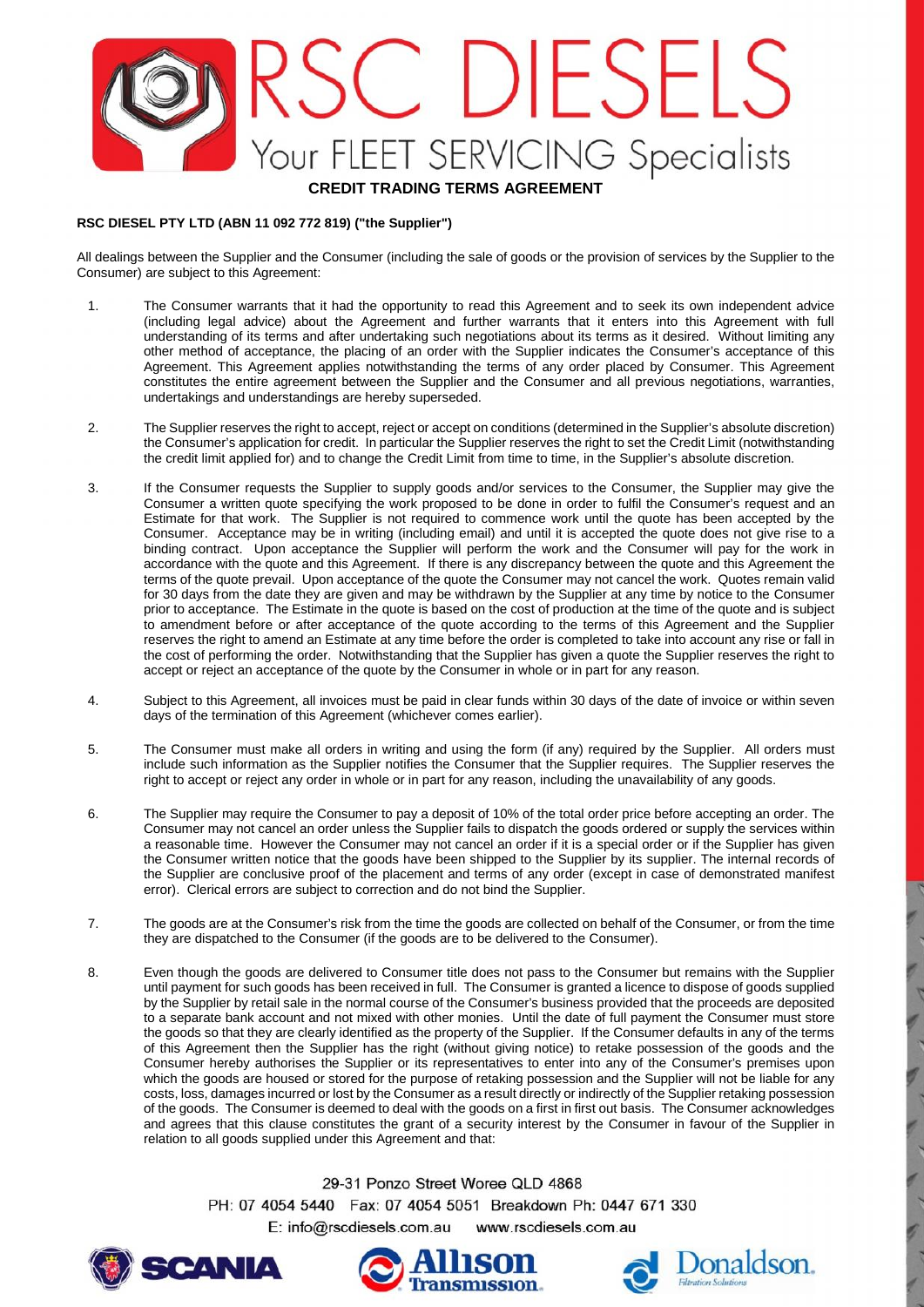### $C$  DESEE our FLEET SERVICING Specialists' (a) The Supplier may, in its discretion, register that security interest on the Personal Property Securities Register;

- (b) The Consumer will do all things (including signing relevant documents) as may be required to ensure registration of the security interest on the Personal Property Securities Register;
- (c) The Consumer will not object to the registration of the security interest on the Personal Property Securities Register;
- (d) For the purposes of registration, the parties agree that the security interest under this Agreement constitutes a financial statement where the duration is seven years or less;
- (e) This Agreement provides for an ongoing supply arrangement whereby it is anticipated that the Supplier will make repeated supplies of property to the Consumer;
- (f) The Consumer waives the right to receive notice of a verification statement in relation to any registration of security interest on the Personal Property Securities Register;
- (g) If chapter 4 of the *Personal Property Securities Act 2009 (Cth)* ("PPSA") would otherwise apply to the enforcement of a security interest arising in connection with this clause, the Consumer agrees the following provisions of the PPSA will not apply to the enforcement of this Agreement: Section 95, to the extent that it requires the Supplier to give notice to the Consumer, Section 96, Section 121(4), Section 125, Section 130, to the extent that it requires the Supplier to give a notice to the Consumer, Section 132(3)(d), Section 132(4), Section 135, Section 142 and Section 143.
- 9. The Consumer will be in default of this Agreement if: the Consumer fails to make payments when due or otherwise fails to comply with this Agreement, if (in the Supplier's reasonable opinion) there is a material adverse change in the Consumer's financial position, the Consumer becomes bankrupt or commits an act of bankruptcy or enters into a scheme or arrangement or composition with the Consumer's creditors or, being a Corporation if an administrator, liquidator, receiver or receiver and manager is appointed or if the Consumer becomes incapable of managing its own affairs. Upon default, the Supplier may in its discretion:
	- (a) declare that all amounts owing to the Supplier are immediately due and payable, whereupon such amount must be paid by the Consumer on demand;
	- (b) if the default includes failure to pay money owed to the Supplier, the Supplier may charge interest on the amount of the invoice from the due date for payment until the date payment is made at the rate calculated as the aggregate of the rate charged by the Supplier's principal bankers on unsecured overdrafts of \$50,000.00 or less plus 2% per annum compounded annually;
	- (c) withhold or suspend delivery of any further goods or provision of further services to the Consumer;
	- (d) withdraw or suspend the credit facilities provided to the Consumer.
- 10. The Supplier may withhold or suspend delivery of further goods or provision of further services if the amount owing to the Supplier by the Consumer exceeds (or on fulfilment of the proposed order will exceed) the Credit Limit.
- 11. If the Consumer has not placed an order during any twelve month period then the Supplier is not obliged to extend credit and may withdraw the credit facility.
- 12. Notwithstanding approval of credit facilities the Supplier is entitled in its discretion to require payment for some goods and/or services upon order or upon invoice, including sales of exchange engines, transmissions, final drives and overhauls.
- 13. Payments by credit card incur additional 1.5% transaction fee.
- 14. The Consumer must pay the Supplier's legal costs (on an indemnity basis) of enforcing any of the Supplier's rights under this Agreement. The Consumer must also pay fees and expenses payable to any debt collection agency engaged by the Supplier to obtain or attempt to obtain payment of amounts due by the Consumer. The Consumer acknowledges that those expenses may be calculated on a commission basis. Amounts received by the Supplier may be applied first against legal costs and debt collection agency costs, then to interest and then to payment of the overdue invoices. The Consumer agrees to indemnify and keep indemnified the Supplier against any loss, claim or expense (including legal costs on indemnity basis) relating to any breach of this Agreement by the Consumer.

PH: 07 4054 5440 Fax: 07 4054 5051 Breakdown Ph: 0447 671 330

E: info@rscdiesels.com.au www.rscdiesels.com.au







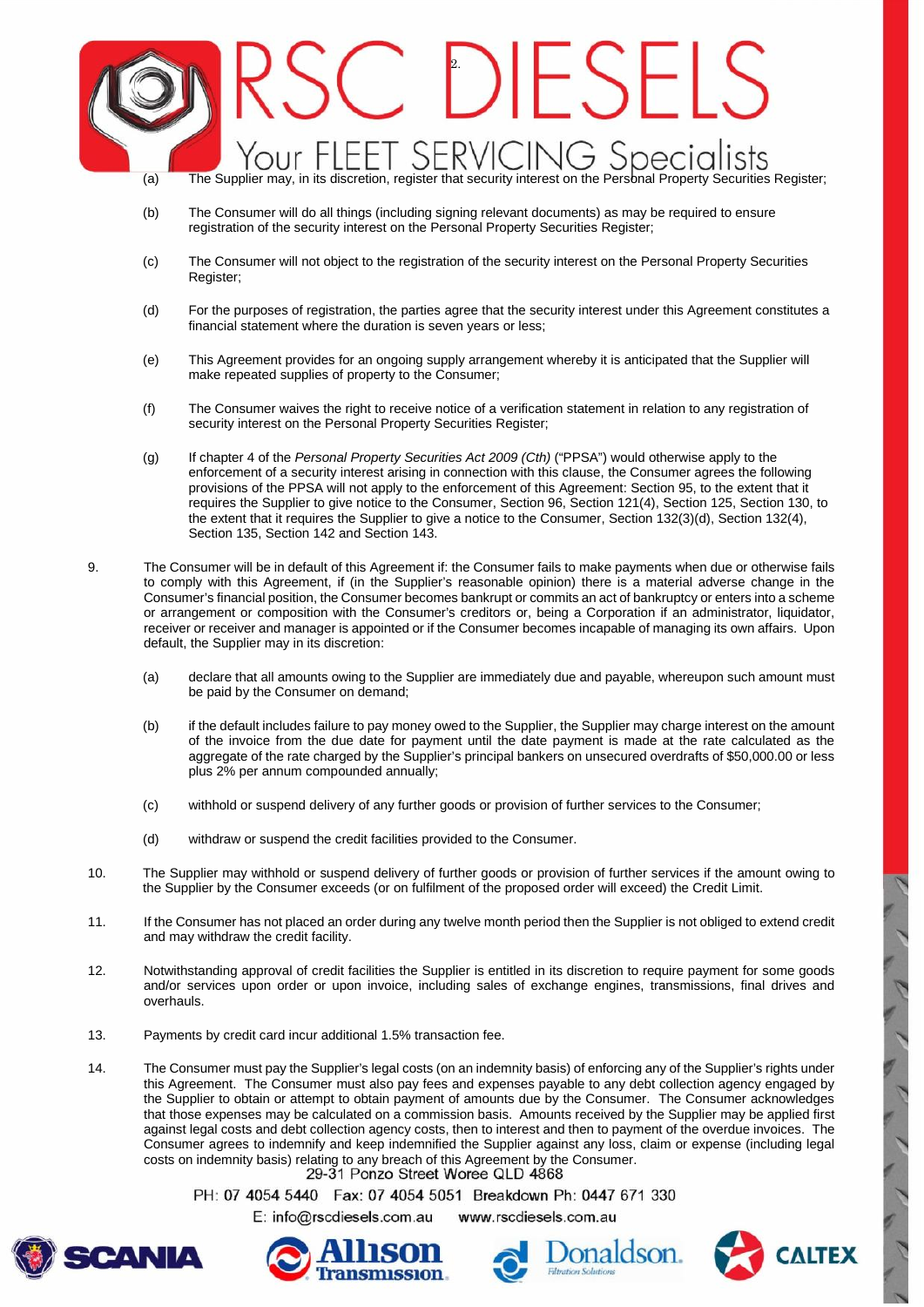## C DIESELS Your FLEET SERVICING Specialists

- 15. The Supplier will notify the Consumer when goods ordered and/or completed words are ready for collection. The Consumer must pay the Supplier's holding costs if the goods and/or works are not collected within seven days of such notification.
- 16. The Supplier will arrange delivery of the goods to an address nominated by the Consumer if the Consumer so requests however the Consumer is responsible for any freight, transportation, insurance, packing, storage and handling charges. The Supplier reserves the right to require the Consumer to use the Consumer's freight account or own freight supplier to deliver the goods. The Supplier makes no warranty as to time or delivery and is not responsible for delays in delivery or failure to deliver due to causes beyond the Supplier's control. The Supplier may part deliver an order. The Consumer must:
	- (a) provide a delivery address at the time of placing the order;
	- (b) ensure that the delivery address provides for safe and unobstructed access via properly formed roadway;
	- (c) be present at the time of delivery (failing which the Supplier may unload the goods, without responsibility for any claims, damages, expenses or costs resulting or arising therefrom); and
	- (d) pay the Seller's costs of delivery and return fee if the Goods cannot be delivered for whatever reason.
- 17. The Consumer is deemed to have inspected and accepted the goods as being in satisfactory condition and in conformity with the description of the goods upon collection of the goods on behalf of the Consumer, or in the case of delivery, upon the expiration of 48 hours from the time of delivery unless during that period the Supplier receives notice from the Consumer as to delivery of faulty goods or incorrect goods.
- 18. All property of the Consumer left with the Supplier remains at the risk of the Consumer and the Consumer releases the Supplier from any action or demand due to any damage or loss, (including consequential loss) while the property of the Consumer is with the Supplier or under the Supplier's care, custody or control.
- 19. If the Australian Consumer Law applies to this Agreement then the goods and services come with guarantees that cannot be excluded under the Australian Consumer Law. The customer is entitled to a replacement or refund for a major failure and for compensation for any other reasonably foreseeable loss or damage. The Consumer is also entitled to have the goods repaired or replaced if the goods fail to be of acceptable quality and the failure does not amount to a major failure. Where it is lawful to do so the Supplier limits its liability for failure to comply with a consumer guarantee to one or more of the following:
	- (a) in the case of goods:
		- (i) the replacement of the goods or the supply if equivalent goods:
		- (ii) the repair of the goods;
		- (iii) the payment of the cost of replacing the goods or of acquiring equivalent goods; or
		- (iv) the payment of the cost of having the goods repaired;
	- (b) in the case of services:
		- (i) the supplying of the services again; or
		- (ii) the payment of the cost of having the services supplied again.

If the Australian Consumer Law does not apply to this Agreement then except for any terms, conditions or warranties implied by law which are not capable of exclusion, or as otherwise expressly provided in this Agreement, all conditions, warranties, terms, undertakings, duties and obligations expressed or implied by law in any way relating to goods or services (including as to merchantability, fitness or otherwise) are hereby excluded and the Supplier shall not be liable in contract, tort, negligence, breach of statutory duty or otherwise in respect of any loss or damage claimed for demands of any nature arising directly or indirectly out of provision of goods or the supply or services by the Supplier.

20. The Consumer warrants that as at the date of submitting the credit application and on the date of placing each order that the Consumer is able to pay its debts as and when they fall due.

29-31 Ponzo Street Woree QLD 4868

PH: 07 4054 5440 Fax: 07 4054 5051 Breakdown Ph: 0447 671 330

E: info@rscdiesels.com.au www.rscdiesels.com.au